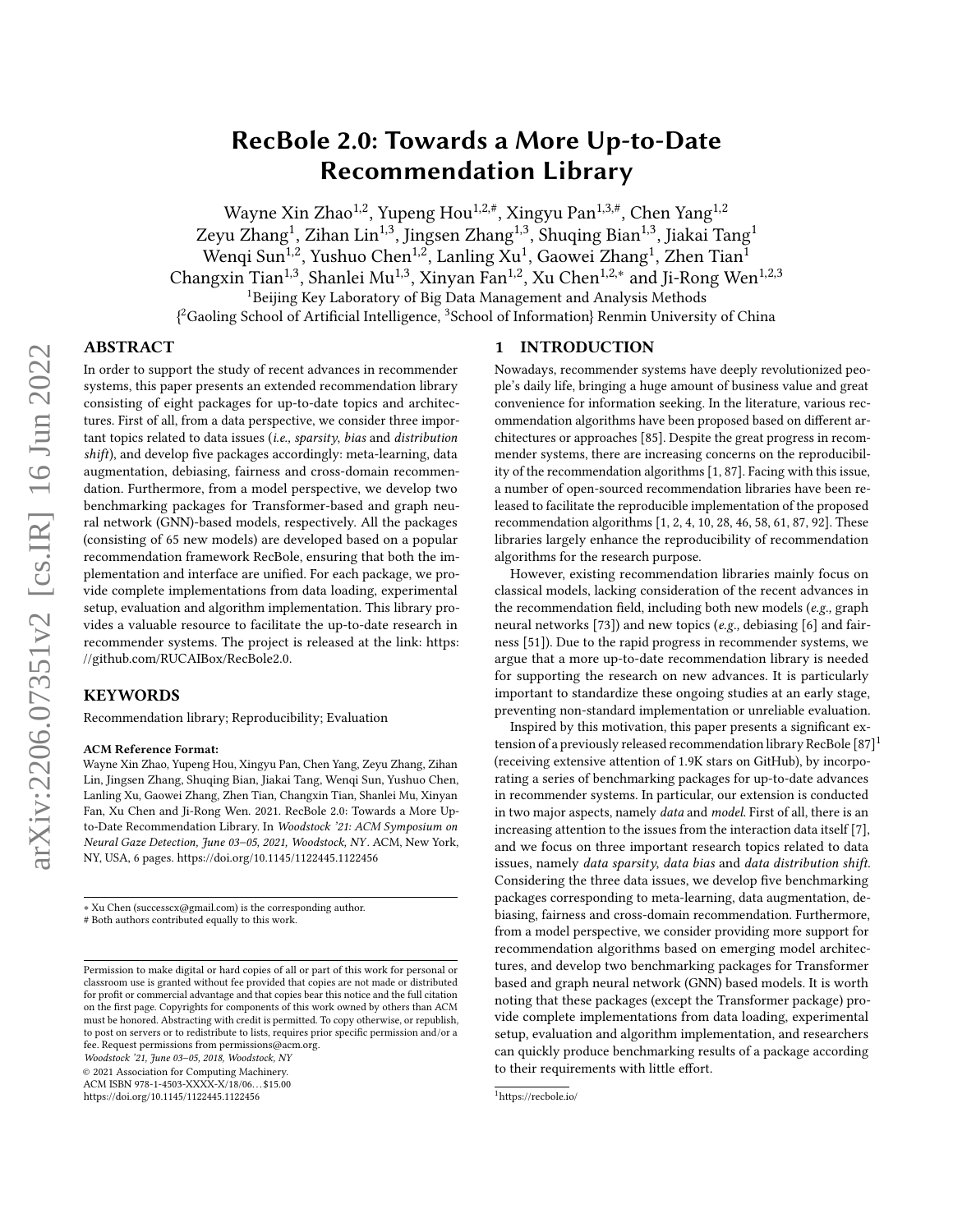Woodstock '21, June 03–05, 2018, Woodstock, NY Zhao, et al.

<span id="page-1-0"></span>

Figure 1: Overview of the implemented packages, which are grouped into the data and model parts.

The merits of this extended library are threefold. First, it is unified in implementation and interface: all the packages are developed fully based on the recommendation framework RecBole, reusing existing functions or modules from the main code repository as much as possible. Second, it is a significant extension with 65 newly implemented algorithms or models, having a good coverage of recent advances in recommender system. With this extension, RecBole has become the most comprehensive recommendation library in terms of both algorithms (130+ models) and tasks (11 tasks or topics), among the public research projects in recommender systems on GitHub. Third, it is flexible and reliable to use: we implement the complete evaluation pipeline for each package and carefully conduct the code reviewing and testing.

In the following sections, we first overview the implemented packages, then detail each one to illustrate our design principles and show the usage examples, and finally discuss the extensions of our library as compared with RecBole.

#### 2 OVERVIEW

We present the overall introduction of the extended library in Figure [1.](#page-1-0) As we can see, our extensions consist of eight packages, grouped into two major parts concerning data and model. For the data packages, we focus on three key issues, that is, data sparsity, data bias and data distribution shift. To solve the data sparsity issue, we develop two packages, namely data augmentation (generating additional data samples for optimizing recommendation models) and meta-learning based recommendation (approaching the coldstart issue with meta-learning methods). To alleviate the data bias, we develop two packages, namely debiased (reducing the data bias) and fairness recommendation (enforcing the fairness of the recommendations). To overcome the data distribution shift problem, we implement a cross-domain recommendation package. Note that cross-domain recommendation is not a new research topic, while our focus is to include the most up-to-date cross-domain recommendation models. For the model packages, we would like to collect and implement the most up-to-date recommender models. Specially, we focus on graph neural network and Transformer based models.

Besides, we also implement an application package for the task of person-job fit [\[12\]](#page-4-9), which has received much attention from

the research community. In our library, the optimal configurations (obtained by grid search in predefined parameter ranges) for all the models have been provided, based on which one can easily produce the benchmarking results for each package. In the following, we introduce the above packages in detail.

#### 3 PACKAGE DETAILS AND USAGE

We organize the packages in two groups, namely data-oriented and model-oriented packages, which are detailed below.

#### 3.1 Data-oriented Packages

Data augmentation (RecBole-DA). To alleviate the data sparsity problem, a recently proposed technique is to generate additional samples to densify the original user-item interactions [\[64,](#page-5-7) [75\]](#page-5-8). Following [\[3,](#page-4-10) [44,](#page-4-11) [64\]](#page-5-7), we implement three types of models based on different data augmentation strategies, including heuristic methods (CL4SRec [\[75\]](#page-5-8) and DuoRec [\[54\]](#page-4-12)), model based methods (MMInfoRec [\[53\]](#page-4-13) and CauseRec [\[84\]](#page-5-9)) and hybrid methods (CASR [\[64\]](#page-5-7), CCL [\[3\]](#page-4-10) and CoSeRec [\[44\]](#page-4-11)). Besides providing model implementations, we also provide easy-to-use APIs to configure and combine different data augmentation strategies.

Meta recommendation (RecBole-MetaRec). Originated from computer vision and machine learning, meta-learning [\[14,](#page-4-14) [24,](#page-4-15) [29,](#page-4-16) [48\]](#page-4-17) is a principled approach to dealing with few-shot learning tasks. We implement three types of meta-learning recommendation models, for prediction (MeLU [\[37\]](#page-4-18) and MAMO [\[11\]](#page-4-19)), parameterization (LWA [\[59\]](#page-5-10), NLBA [\[59\]](#page-5-10) and TaNP [\[40\]](#page-4-20)) and embedding (MetaEmb [\[49\]](#page-4-21) and MWUF [\[93\]](#page-5-11)). These models are implemented by a series of general modules (MetaDataset, MetaDataLoader, MetaRecommender, MetaTrainer, MetaCollector and MetaUtils), which are flexible to be extended with new models.

Fairness recommendation (RecBole-FairRec). The second package related to data bias is targeted at fairness recommendation [\[83\]](#page-5-12), considering the data bias from user perspective (debiased recommendation package mainly focuses on the bias from item side). Specifically, we implement four models in this package including FOCF [\[78\]](#page-5-13), PFCN [\[39\]](#page-4-22), FairGo [\[70\]](#page-5-14) and NFCF [\[30\]](#page-4-23). Besides models, we implement a series of fairness metrics, which are particularly important for fairness recommendation, including Gini Index [\[18\]](#page-4-24), Popularity Rate [\[18\]](#page-4-24), Differential Fairness [\[30\]](#page-4-23), Value Unfairness, Absolute Unfairness, Underestimation Unfairness, Overestimation Unfairness [\[78\]](#page-5-13) and Non-Parity Unfairness [\[32\]](#page-4-25).

Debiased recommendation (RecBole-Debias). Data bias ubiquitously exists in the observed user-item interaction data in recommender systems [\[7\]](#page-4-8). To correct these biases, we implement six debiased models considering selection bias (MF-IPS [\[56\]](#page-5-15)), popularity bias (PDA [\[86\]](#page-5-16), MACR [\[65\]](#page-5-17), DICE [\[88\]](#page-5-18) and CausE [\[5\]](#page-4-26)) and exposure bias (Rel-MF [\[55\]](#page-5-19)). Besides, we also implement specific dataloaders for three major debiasing datasets (Yahoo!R3 [\[56\]](#page-5-15), ML-100k [\[56\]](#page-5-15) and KuaiRec [\[16\]](#page-4-27)) for conveniently reproducing the experiments.

Cross-domain recommendation (RecBole-CDR). Data distribution shift often occurs in cross-domain recommendation. To conduct effective cross-domain models, we consider three representative categories of methods, including collective matrix factorization (CMF [\[57\]](#page-5-20) and CLFM [\[17\]](#page-4-28)), representation sharing or combination (DTCDR [\[90\]](#page-5-21), DeepAPF [\[77\]](#page-5-22) and NATR [\[15\]](#page-4-29)) and knowledge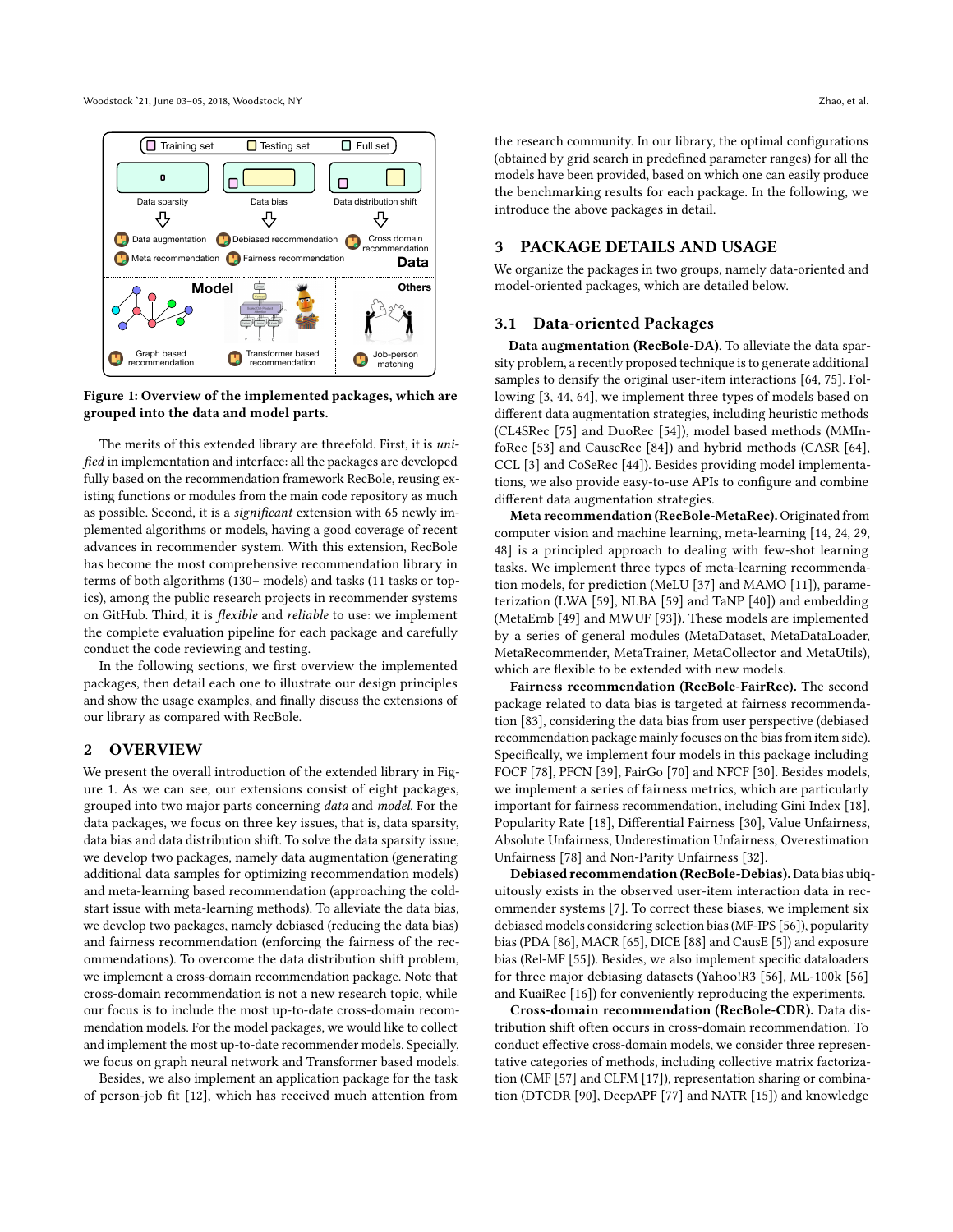RecBole 2.0: Towards a More Up-to-Date Recommendation Library Woodstock '21, June 03-05, 2018, Woodstock, NY

<span id="page-2-0"></span>

| Module | Package                                           | Models                                                                                                                                                                                                   |
|--------|---------------------------------------------------|----------------------------------------------------------------------------------------------------------------------------------------------------------------------------------------------------------|
| Data   | Data augmentation (RecBole-DA)                    | CL4SRec [75], DuoRec [54], MMInfoRe [53], CauseRec [84], CASR [64], CCL [3], CoSeRec [44]                                                                                                                |
|        | Meta recommendation<br>(RecBole-MetaRec)          | MeLU [37], MAMO [11], LWA [59], NLBA [59], TaNP [40], MetaEmb [49], MWUF [93]                                                                                                                            |
|        | Debiased recommendation<br>(RecBole-Debias)       | MF-IPS [56], PDA [86], MACR [65], DICE [88], CausE [5], Rel-MF [55]                                                                                                                                      |
|        | Fairness recommendation<br>(RecBole-FairRec)      | FOCF [78], PFCN [39], FairGo [70], NFCF [30].                                                                                                                                                            |
|        | Cross-domain recommendation<br>(RecBole-CDR)      | CMF [57], CLFM [17], DTCDR [90], DeepAPF [77], NATR [15], CoNet [27], BiTGCF [43], EMCDR [45],<br>SSCDR [33] and DCDCSR [91]                                                                             |
| Model  | Graph based recommendation<br>(RecBole-GNN)       | NGCF [62], LightGCN [22], SGL [69], HMLET [35], NCL [41], SimGCL [82], SR-GNN [74],<br>GC-SAN [76], NISER [19], LESSR [9], TAGNN [79], GCE-GNN [63], SGNN-HN [50], DiffNet [72],<br>MHCN [81], SEPT [80] |
|        | Transformer based recommendation<br>(RecBole-TRM) | TiSASRec [38], SSE-PT [71], LightSANs [13], gMLP [42], CORE [25], NRMS [68], NAML [66], NPA [67]                                                                                                         |
| Others | Person-job fit (RecBole-PJF)                      | PJFNN [89], APJFNN [52], BPJFNN [52], IPJF [36], PJFFF [31], SHPJF [26], LFRR [47]                                                                                                                       |

Table 1: The included packages and the implemented models in each package.

transfer or mapping (CoNet [\[27\]](#page-4-30), BiTGCF [\[43\]](#page-4-31), EMCDR [\[45\]](#page-4-32), SS-CDR [\[33\]](#page-4-33) and DCDCSR [\[91\]](#page-5-23)). Cross-domain recommendation is actually not a new topic, but few packages have a good coverage of various representative methods in this research line.

#### 3.2 Model-oriented Packages

GNN based recommendation (RecBole-GNN). In recent years, graph neural networks (GNNs) [\[20,](#page-4-49) [34,](#page-4-50) [60\]](#page-5-39) have shown to be effective to model graph structures of various data types, e.g., recommender systems [\[73\]](#page-5-6). We implement three types of GNN models tailored to different tasks, including general recommendation (NGCF [\[62\]](#page-5-24), LightGCN [\[22\]](#page-4-34), SGL [\[69\]](#page-5-25), HMLET [\[35\]](#page-4-35), NCL [\[41\]](#page-4-36) and SimGCL [\[82\]](#page-5-26)), sequential recommendation (SR-GNN [\[74\]](#page-5-27), GC-SAN [\[76\]](#page-5-28), NISER [\[19\]](#page-4-37), LESSR [\[9\]](#page-4-38), TAGNN [\[79\]](#page-5-29), GCE-GNN [\[63\]](#page-5-30) and SGNN-HN [\[50\]](#page-4-39)) and social recommendation (DiffNet [\[72\]](#page-5-31), MHCN [\[81\]](#page-5-32) and SEPT [\[80\]](#page-5-33)). Following the original data mechanism, we design a new kind of atomic file with suffix .net for structured data (e.g., social network) modeling.

Transformer based recommendation (RecBole-TRM). Another major model architecture we implement is the widely used Transformer and its variants [\[21\]](#page-4-51). We implement this package by considering two major tasks, namely sequential recommendation (TiSASRec [\[38\]](#page-4-40), SSE-PT [\[71\]](#page-5-34), LightSANs [\[13\]](#page-4-41), gMLP [\[42\]](#page-4-42) and CORE [\[25\]](#page-4-43)) and news recommendation (NRMS [\[68\]](#page-5-35), NAML [\[66\]](#page-5-36) and NPA [\[67\]](#page-5-37)). Although the basic Transformer architectures used in these tasks are similar, the inputs of them are different, which makes Transformer play different roles in sequence modeling. Specifically, in sequential recommendation, Transformer is utilized to capture user behavior correlations; while, in news recommendation, Transformer is utilized to extract text semantics.

Person-job recommendation (RecBole-PJF). Besides, we also include a package tailored for the task of person-job fit [\[12\]](#page-4-9). This task is an important application and draws much attention from both research and industry communities. This package includes three categories of models, including collaborative filtering models (NeuMF [\[23\]](#page-4-52), LightGCN [\[22\]](#page-4-34)) and LFRR [\[47\]](#page-4-48)), content-based models (PJFNN [\[89\]](#page-5-38), APJFNN [\[52\]](#page-4-44), BPJFNN [\[52\]](#page-4-44) and a twin towers

BERT model) and hybrid models (IPJF [\[36\]](#page-4-45), PJFFF [\[31\]](#page-4-46) and SH-PJF [\[26\]](#page-4-47)). This package designs special data mechanism to support the incorporation of additional data types.

Package summary. Note that each package can be run as an individual project (including the entire pipeline to produce comparison results) but with unified implementation based on RecBole. For clearly understanding our library, we summarize the above implemented packages and models in Table [1.](#page-2-0)

# 4 PACKAGE USAGE

In this section, we introduce how to use our library by showing the example codes for each package separately.

Data augmentation. In our library, the data augmentation package is provided through a series of augmentation interfaces or commands. For invoking the data augmentation package, one needs to follow two steps, that is, (1) indicating the configuration file, and (2) running the augmentation command based on existing or customized model. Figure [2\(](#page-3-0)a) presents an example on how to run SASRec with a data augmentation strategy called "item\_crop".

Meta recommendation. For running a meta learning based recommender, one can use the quick start wrapper (see Figure [2\(](#page-3-0)b)), which will automatically conduct model configuration, trainer configuration, dataset preparation, model training and model evaluation. To implement a new meta learning model, the users can follow three steps: (1) indicate the configuration file, (2) extend the MetaRecommender to implement the model details, and (3) extend the MetaTrainer to customize the training process.

Fairness recommendation. For running an implemented fairness model, one should (1) indicate the parameters about the environment, data, trainer, evaluation and model by a YAML file, and (2) specify the model and dataset, and (3) launch the program with the quick-start script. An example to train and evaluate FOCF [\[78\]](#page-5-13) is shown in Figure [2\(](#page-3-0)c). In order to implement a new fairnessaware recommender model, there are three steps: (1) extend the Trainer to indicate the specific training process, (2) extend the FairRecommender to implement the model, and (3) extend the AbstractMetric to implement the fairness metrics.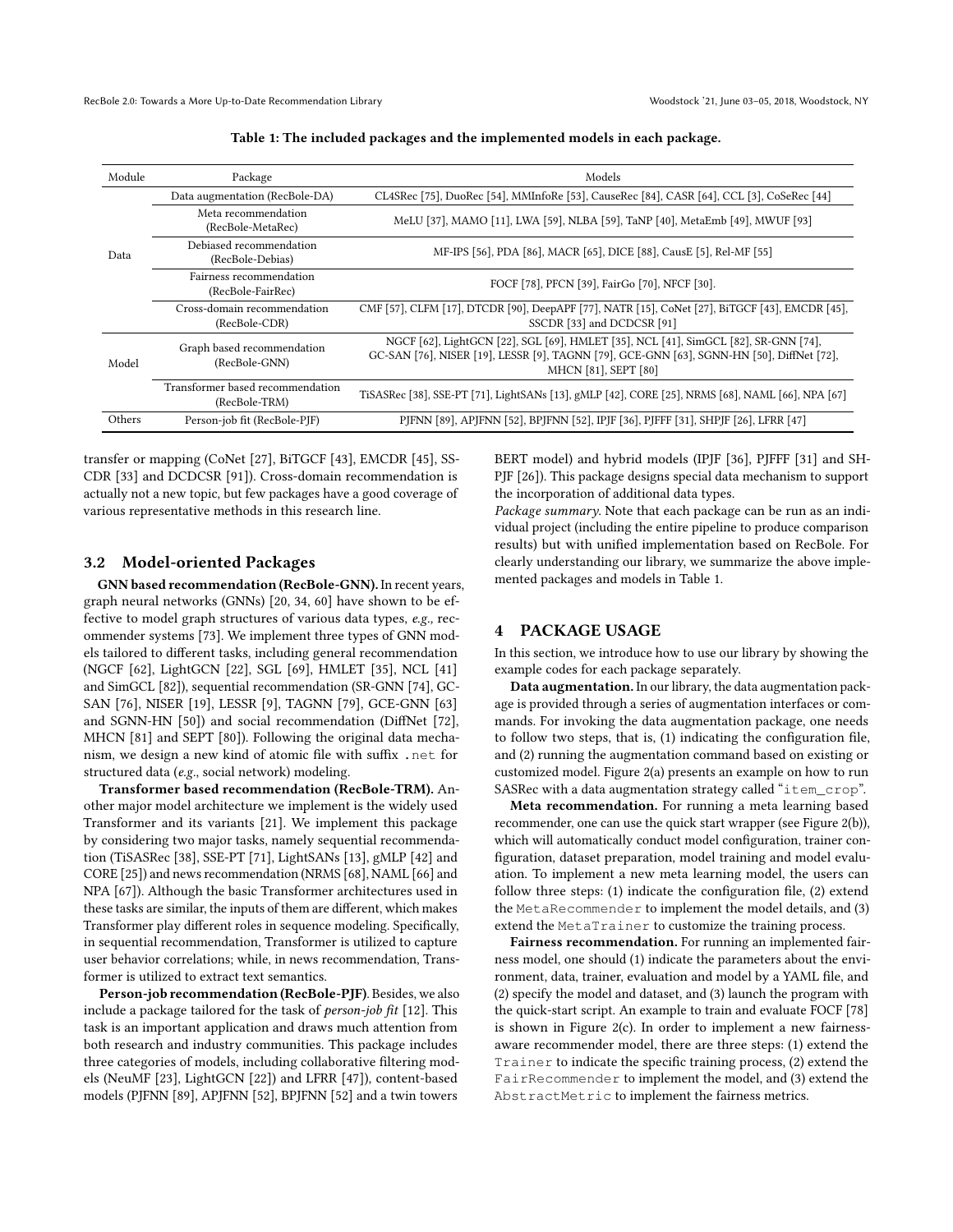Woodstock '21, June 03–05, 2018, Woodstock, NY Zhao, et al.

<span id="page-3-0"></span>

Figure 2: Example usage of the newly added packages in the RecBole library, where each subfigure corresponds to a package.

Debiased recommendation. To run an implemented debiased recommender model, one needs to follow two steps: (1) specify the setting of the model, dataset, training and evaluation processes via a YAML file, and (2) launch the program by indicating the model and dataset. An example of running PDA based on Yahoo!R3 is shown in Figure [2\(](#page-3-0)d). For implementing a model, one can implement the model architecture by extending the DebiasedRecommender class, and implement the trainer and sampler.

Cross-domain recommendation. To run a cross-domain recommender model, the users can set the formatted dataset as either source domain or target domain by configurations and run the model with simple commands. We present an example of how to run EMCDR [\[45\]](#page-4-32) in our library in Figure [2\(](#page-3-0)e), where we can set the source and target domain datasets, indicate the training modes and so on. For implementing a new algorithm, one can firstly extend the CrossdomainRecommender class and then specify the training modes with simple configurations.

GNN based recommendation. For running the implemented GNN models, there are two major steps to prepare: (1) indicate the customized configuration values and store them in an additional YAML file; (2) specify the model and dataset and launch with the quick-start script. An example to train and evaluate NCL [\[41\]](#page-4-36) on Movielens-1M dataset with customized configuration is shown in Figure [2\(](#page-3-0)f). For implementing new GNN-based recommendation models, one can reuse or adapt GNN layers for fast reproduction. For example, we can reuse LightGCNConv layer in RecBole-GNN to reproduce GNN-based collaborative filtering models, or replace the graph convolutional layer to new GNN components (e.g., GCN2Conv [\[8\]](#page-4-53)) for further exploration.

Transformer based recommendation. To run an implemented Transformer-based model, one can follow three steps: (1) specify the configuration via a YAML file; (2) indicate the dataset and model; (3) run the model with the quick-start script. An example for running TiSASRec [\[38\]](#page-4-40) based on Movielens-1M dataset is shown in Figure [2\(](#page-3-0)g). To implement a new Transformer-based recommendation model, the users can reuse Transformer layers implemented by RecBole, or add new implementations in Transformer layers.

Person-job recommendation. This package mostly follows the use of the overall RecBole library, with several adaptions or new interfaces. The steps for developing new models are as follows: create a new model file (e.g., PJFNN.py), implement corresponding functions and save the hyper parameters to the configuration file. Specially, we introduced a new parameter multi-direction to control whether the evaluation is for biliteral or not. If it is set to true, the evaluation will be conducted at both candidate and employer sides on the same interaction records.

Above, we have briefly introduced the usage of the implemented packages. For more detailed descriptions, one can refer to our project at the link: [https://github.com/RUCAIBox/RecBole2.0.](https://github.com/RUCAIBox/RecBole2.0)

### 5 DISCUSSION AND CONCLUSIONS

The included extensions are developed based on a popular recommendation library RecBole, which originally contains more than 70 recommendation models covering the tasks of general recommendation, context-aware recommendation, sequential recommendation and knowledge-based recommendation. Since 2020, RecBole has received extension attention and use on GitHub, about 1.9K stars and 352 forks till June 1, 2022. In original RecBole, we focus on the design of underlying data structures, general evaluation pipeline and classical recommendation models.

With the rapid progress of recommender systems, we receive increasing requests from RecBole users on the support for up-to-date advances (e.g., debiased, fairness and GNNs). Meanwhile, our team members are also conducting research on these emerging topics or models. Therefore, we develop and release this extended library for enhancing RecBole by incorporating the support on recent advances of recommender systems. Specifically, in this extension, we release eight packages consisting of 65 newly implemented models, and also provide corresponding interfaces for data preparation, model running (with the well-tuned parameters) and evaluation. We believe this extension is a significant contribution to RecBole, which is a valuable resource to the research community. The RecBole team will continually improve this project, making it up-to-date, comprehensive, and flexible for research.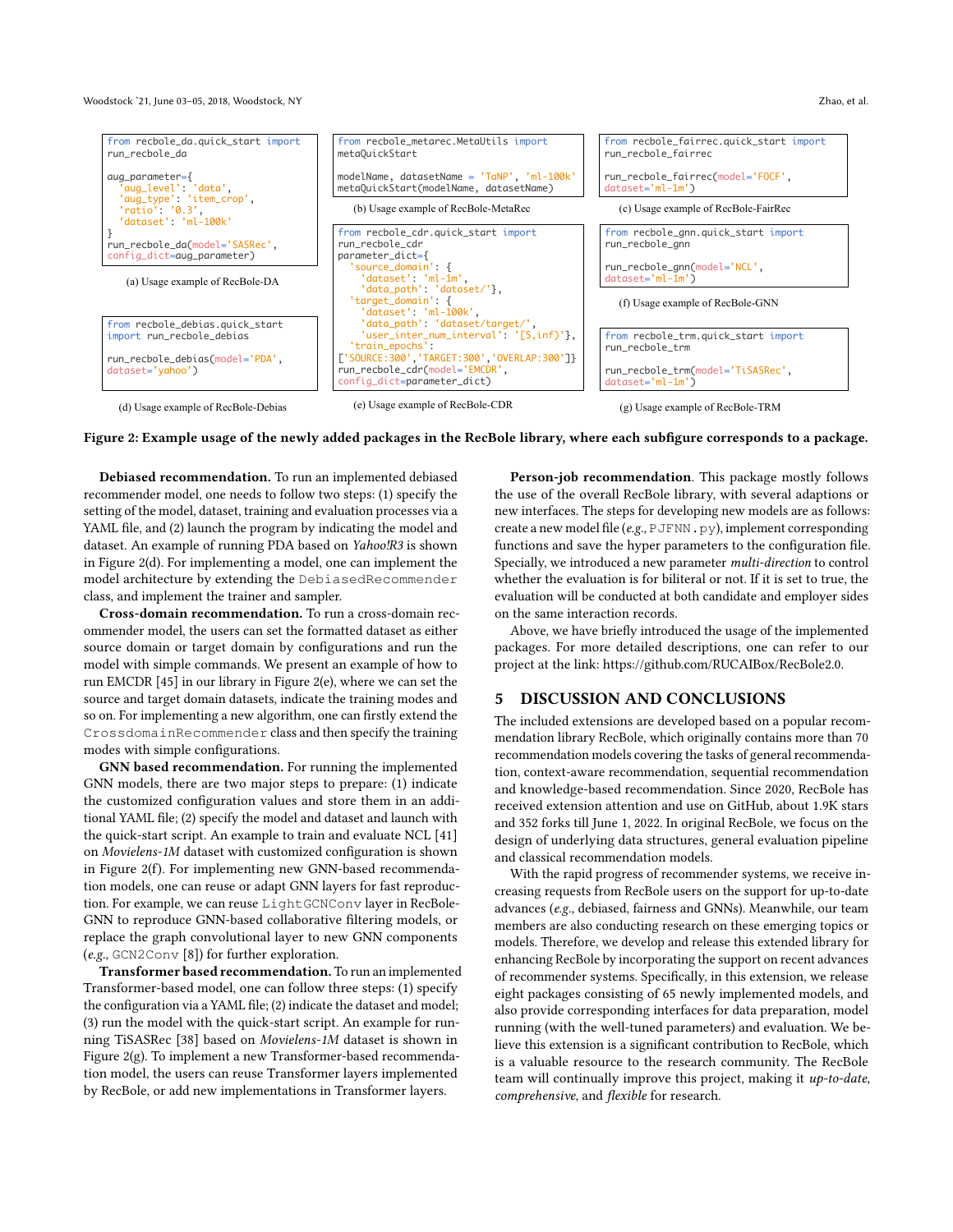RecBole 2.0: Towards a More Up-to-Date Recommendation Library Woodstock '21, June 03-05, 2018, Woodstock, NY

#### **REFERENCES**

- <span id="page-4-0"></span>[1] Vito Walter Anelli, Alejandro Bellogín, Antonio Ferrara, Daniele Malitesta, Felice Antonio Merra, Claudio Pomo, Francesco Maria Donini, and Tommaso Di Noia. 2021. Elliot: A Comprehensive and Rigorous Framework for Reproducible Recommender Systems Evaluation. In SIGIR. ACM, 2405–2414.
- <span id="page-4-1"></span>[2] Andreas Argyriou, Miguel González-Fierro, and Le Zhang. 2020. Microsoft Recommenders: Best Practices for Production-Ready Recommendation Systems. In Companion Proceedings of the Web Conference 2020. 50–51.
- <span id="page-4-10"></span>[3] Shuqing Bian, Wayne Xin Zhao, Kun Zhou, Jing Cai, Yancheng He, Cunxiang Yin, and Ji-Rong Wen. 2021. Contrastive Curriculum Learning for Sequential User Behavior Modeling via Data Augmentation. In CIKM 2021. 3737–3746.
- <span id="page-4-2"></span>[4] Xiangnan He Xiang Wang Bin Wu, Zhongchuan Sun and Jonathan Staniforth. 2017. NeuRec. https://github.com/wubinzzu/NeuRec (2017).
- <span id="page-4-26"></span>[5] Stephen Bonner and Flavian Vasile. 2018. Causal embeddings for recommendation. In Proceedings of the 12th ACM conference on recommender systems. 104–112.
- <span id="page-4-6"></span>[6] Jiawei Chen, Hande Dong, Xiang Wang, Fuli Feng, Meng Wang, and Xiangnan He. 2020. Bias and debias in recommender system: A survey and future directions. arXiv preprint arXiv:2010.03240 (2020).
- <span id="page-4-8"></span>[7] Jiawei Chen, Hande Dong, Xiang Wang, Fuli Feng, Meng Wang, and Xiangnan He. 2020. Bias and debias in recommender system: A survey and future directions. arXiv preprint arXiv:2010.03240 (2020).
- <span id="page-4-53"></span>[8] Ming Chen, Zhewei Wei, Zengfeng Huang, Bolin Ding, and Yaliang Li. 2020. Simple and Deep Graph Convolutional Networks. In ICML.
- <span id="page-4-38"></span>[9] Tianwen Chen and Raymond Chi-Wing Wong. 2020. Handling Information Loss of Graph Neural Networks for Session-based Recommendation. In KDD.
- <span id="page-4-3"></span>[10] Arthur da Costa, Eduardo Fressato, Fernando Neto, Marcelo Manzato, and Ricardo Campello. 2018. Case recommender: a flexible and extensible python framework for recommender systems. In Proceedings of the 12th ACM Conference on Recommender Systems. 494–495.
- <span id="page-4-19"></span>[11] Manqing Dong, Feng Yuan, Lina Yao, Xiwei Xu, and Liming Zhu. 2020. Mamo: Memory-augmented meta-optimization for cold-start recommendation. In Proceedings of the 26th ACM SIGKDD International Conference on Knowledge Discovery & Data Mining. 688–697.
- <span id="page-4-9"></span>[12] Jeffrey R Edwards. 1991. Person-job fit: A conceptual integration, literature review, and methodological critique. John Wiley & Sons.
- <span id="page-4-41"></span>[13] Xinyan Fan, Zheng Liu, Jianxun Lian, Wayne Xin Zhao, Xing Xie, and Ji-Rong Wen. 2021. Lighter and better: low-rank decomposed self-attention networks for next-item recommendation. In Proceedings of the 44th International ACM SIGIR Conference on Research and Development in Information Retrieval. 1733–1737.
- <span id="page-4-14"></span>[14] Chelsea Finn, Pieter Abbeel, and Sergey Levine. 2017. Model-agnostic metalearning for fast adaptation of deep networks. In International conference on machine learning. PMLR, 1126–1135.
- <span id="page-4-29"></span>[15] Chen Gao, Xiangning Chen, Fuli Feng, Kai Zhao, Xiangnan He, Yong Li, and Depeng Jin. 2019. Cross-domain recommendation without sharing user-relevant data. In TheWebConf. 491–502.
- <span id="page-4-27"></span>[16] Chongming Gao, Shijun Li, Wenqiang Lei, Biao Li, Peng Jiang, Jiawei Chen, Xiangnan He, Jiaxin Mao, and Tat-Seng Chua. 2022. KuaiRec: A Fully-observed Dataset for Recommender Systems. arXiv preprint arXiv:2202.10842 (2022).
- <span id="page-4-28"></span>[17] Sheng Gao, Hao Luo, Da Chen, Shantao Li, Patrick Gallinari, and Jun Guo. 2013. Cross-domain recommendation via cluster-level latent factor model. In Joint European conference on machine learning and knowledge discovery in databases.
- <span id="page-4-24"></span>[18] Yingqiang Ge, Shuchang Liu, Ruoyuan Gao, Yikun Xian, Yunqi Li, Xiangyu Zhao, Changhua Pei, Fei Sun, Junfeng Ge, Wenwu Ou, and Yongfeng Zhang. 2021. Towards Long-Term Fairness in Recommendation. In Proceedings of the 14th ACM International Conference on Web Search and Data Mining. Association for Computing Machinery, 445–453.
- <span id="page-4-37"></span>[19] Priyanka Gupta, Diksha Garg, Pankaj Malhotra, Lovekesh Vig, and Gautam M Shroff. 2019. NISER: Normalized Item and Session Representations with Graph Neural Networks. arXiv preprint arXiv:1909.04276 (2019).
- <span id="page-4-49"></span>[20] William L. Hamilton, Zhitao Ying, and Jure Leskovec. 2017. Inductive Representation Learning on Large Graphs. In NIPS.
- <span id="page-4-51"></span>[21] Kai Han, Yunhe Wang, Hanting Chen, Xinghao Chen, Jianyuan Guo, Zhenhua Liu, Yehui Tang, An Xiao, Chunjing Xu, Yixing Xu, et al. 2020. A survey on visual transformer. arXiv e-prints (2020), arXiv–2012.
- <span id="page-4-34"></span>[22] Xiangnan He, Kuan Deng, Xiang Wang, Yan Li, Yongdong Zhang, and Meng Wang. 2020. Lightgcn: Simplifying and powering graph convolution network for recommendation. In SIGIR.
- <span id="page-4-52"></span>[23] Xiangnan He, Lizi Liao, Hanwang Zhang, Liqiang Nie, Xia Hu, and Tat-Seng Chua. 2017. Neural collaborative filtering. In WWW.
- <span id="page-4-15"></span>[24] Timothy Hospedales, Antreas Antoniou, Paul Micaelli, and Amos Storkey. 2020. Meta-learning in neural networks: A survey. arXiv preprint arXiv:2004.05439 (2020).
- <span id="page-4-43"></span>[25] Yupeng Hou, Binbin Hu, Zhiqiang Zhang, and Wayne Xin Zhao. 2022. CORE: Simple and Effective Session-based Recommendation within Consistent Representation Space. In SIGIR.
- <span id="page-4-47"></span>[26] Yupeng Hou, Xingyu Pan, Wayne Xin Zhao, Shuqing Bian, Yang Song, Tao Zhang, and Ji-Rong Wen. 2022. Leveraging Search History for Improving Person-Job Fit. In Database Systems for Advanced Applications: 27th International Conference,

DASFAA 2022, Virtual Event, April 11–14, 2022, Proceedings, Part I. 38–54.

- <span id="page-4-30"></span>[27] Guangneng Hu, Yu Zhang, and Qiang Yang. 2018. Conet: Collaborative cross networks for cross-domain recommendation. In CIKM.
- <span id="page-4-4"></span>[28] Nicolas Hug. 2020. Surprise: A Python library for recommender systems. Journal of Open Source Software 5, 52 (2020), 2174.
- <span id="page-4-16"></span>[29] Mike Huisman, Jan N Van Rijn, and Aske Plaat. 2021. A survey of deep metalearning. Artificial Intelligence Review 54, 6 (2021), 4483–4541.
- <span id="page-4-23"></span>[30] Rashidul Islam, Kamrun Naher Keya, Ziqian Zeng, Shimei Pan, and James Foulds. 2021. Debiasing Career Recommendations with Neural Fair Collaborative Filtering. In Proceedings of the Web Conference 2021. 3779–3790.
- <span id="page-4-46"></span>[31] Junshu Jiang, Songyun Ye, Wei Wang, Jingran Xu, and Xiaosheng Luo. 2020. Learning Effective Representations for Person-Job Fit by Feature Fusion. In CIKM.
- <span id="page-4-25"></span>[32] Toshihiro Kamishima, Shotaro Akaho, and Jun Sakuma. 2011. Fairness-aware Learning through Regularization Approach. In 2011 IEEE 11th International Conference on Data Mining Workshops. 643–650.
- <span id="page-4-33"></span>[33] SeongKu Kang, Junyoung Hwang, Dongha Lee, and Hwanjo Yu. 2019. Semisupervised learning for cross-domain recommendation to cold-start users. In CIKM.
- <span id="page-4-50"></span>[34] Thomas N. Kipf and Max Welling. 2017. Semi-Supervised Classification with Graph Convolutional Networks. In ICLR.
- <span id="page-4-35"></span>[35] Taeyong Kong, Taeri Kim, Jinsung Jeon, Jeongwhan Choi, Yeon-Chang Lee, Noseong Park, and Sang-Wook Kim. 2022. Linear, or Non-Linear, That is the Question!. In WSDM.
- <span id="page-4-45"></span>[36] Ran Le, Wenpeng Hu, Yang Song, Tao Zhang, Dongyan Zhao, and Rui Yan. 2019. Towards effective and interpretable person-job fitting. In CIKM.
- <span id="page-4-18"></span>[37] Hoyeop Lee, Jinbae Im, Seongwon Jang, Hyunsouk Cho, and Sehee Chung. 2019. Melu: Meta-learned user preference estimator for cold-start recommendation. In Proceedings of the 25th ACM SIGKDD International Conference on Knowledge Discovery & Data Mining. 1073–1082.
- <span id="page-4-40"></span>[38] Jiacheng Li, Yujie Wang, and Julian J. McAuley. 2020. Time Interval Aware Self-Attention for Sequential Recommendation. In WSDM '20: The Thirteenth ACM International Conference on Web Search and Data Mining, Houston, TX, USA, February 3-7, 2020, James Caverlee, Xia (Ben) Hu, Mounia Lalmas, and Wei Wang (Eds.). 322–330.
- <span id="page-4-22"></span>[39] Yunqi Li, Hanxiong Chen, Shuyuan Xu, Yingqiang Ge, and Yongfeng Zhang. 2021. Towards Personalized Fairness Based on Causal Notion. Association for Computing Machinery, 1054–1063.
- <span id="page-4-20"></span>[40] Xixun Lin, Jia Wu, Chuan Zhou, Shirui Pan, Yanan Cao, and Bin Wang. 2021. Task-adaptive neural process for user cold-start recommendation. In Proceedings of the Web Conference 2021. 1306–1316.
- <span id="page-4-36"></span>[41] Zihan Lin, Changxin Tian, Yupeng Hou, and Wayne Xin Zhao. 2022. Improving Graph Collaborative Filtering with Neighborhood-enriched Contrastive Learning. In TheWebConf.
- <span id="page-4-42"></span>[42] Hanxiao Liu, Zihang Dai, David R So, and Quoc V Le. 2021. Pay Attention to MLPs. arXiv preprint arXiv:2105.08050 (2021).
- <span id="page-4-31"></span>[43] Meng Liu, Jianjun Li, Guohui Li, and Peng Pan. 2020. Cross domain recommendation via bi-directional transfer graph collaborative filtering networks. In CIKM.
- <span id="page-4-11"></span>[44] Zhiwei Liu, Yongjun Chen, Jia Li, Philip S. Yu, Julian J. McAuley, and Caiming Xiong. 2021. Contrastive Self-supervised Sequential Recommendation with Robust Augmentation. CoRR abs/2108.06479 (2021).
- <span id="page-4-32"></span>[45] Tong Man, Huawei Shen, Xiaolong Jin, and Xueqi Cheng. 2017. Cross-domain recommendation: An embedding and mapping approach.. In IJCAI.
- <span id="page-4-5"></span>[46] Zaiqiao Meng, Richard McCreadie, Craig Macdonald, Iadh Ounis, Siwei Liu, Yaxiong Wu, Xi Wang, Shangsong Liang, Yucheng Liang, Guangtao Zeng, et al. 2020. Beta-rec: Build, evaluate and tune automated recommender systems. In Fourteenth ACM conference on recommender systems. 588–590.
- <span id="page-4-48"></span>[47] James Neve and Ivan Palomares. 2019. Latent factor models and aggregation operators for collaborative filtering in reciprocal recommender systems. In RecSys
- <span id="page-4-17"></span>[48] Alex Nichol, Joshua Achiam, and John Schulman. 2018. On first-order metalearning algorithms. arXiv preprint arXiv:1803.02999 (2018).
- <span id="page-4-21"></span>[49] Feiyang Pan, Shuokai Li, Xiang Ao, Pingzhong Tang, and Qing He. 2019. Warm up cold-start advertisements: Improving ctr predictions via learning to learn id embeddings. In Proceedings of the 42nd International ACM SIGIR Conference on Research and Development in Information Retrieval. 695–704.
- <span id="page-4-39"></span>[50] Zhiqiang Pan, Fei Cai, Wanyu Chen, Honghui Chen, and Maarten de Rijke. 2020. Star Graph Neural Networks for Session-based Recommendation. In CIKM.
- <span id="page-4-7"></span>[51] Evaggelia Pitoura, Kostas Stefanidis, and Georgia Koutrika. 2022. Fairness in rankings and recommendations: an overview. VLDB J. 31, 3 (2022), 431–458.
- <span id="page-4-44"></span>[52] Chuan Qin, Hengshu Zhu, Tong Xu, Chen Zhu, Liang Jiang, Enhong Chen, and Hui Xiong. 2018. Enhancing person-job fit for talent recruitment: An abilityaware neural network approach. In SIGIR.
- <span id="page-4-13"></span>[53] Ruihong Qiu, Zi Huang, and Hongzhi Yin. 2021. Memory Augmented Multi-Instance Contrastive Predictive Coding for Sequential Recommendation. In ICDM 2021. 519–528.
- <span id="page-4-12"></span>[54] Ruihong Qiu, Zi Huang, Hongzhi Yin, and Zijian Wang. 2022. Contrastive Learning for Representation Degeneration Problem in Sequential Recommendation. In WSDM 2022.